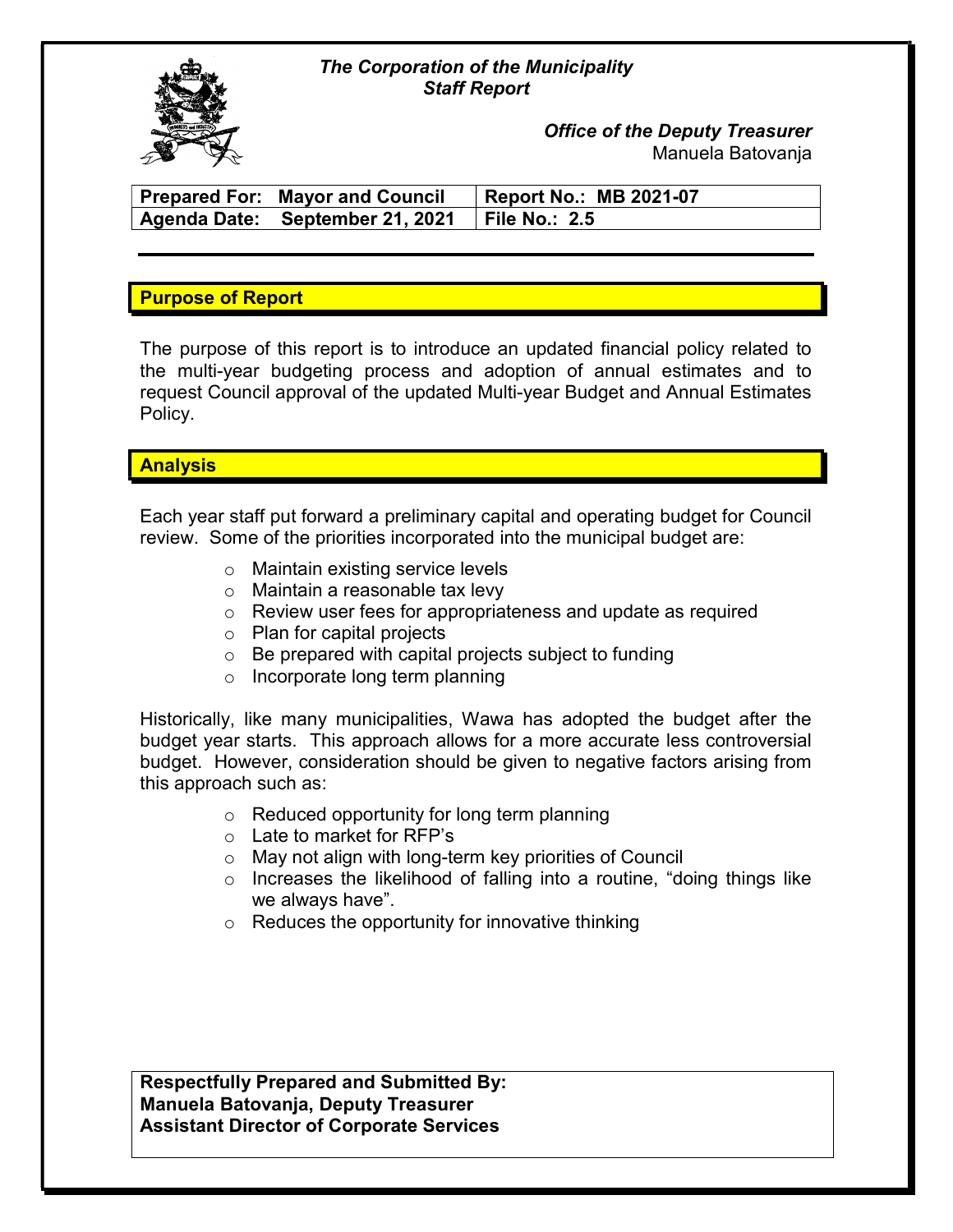While Wawa has not yet fully implemented a multi-year budget approach we have begun to transition towards it. In 2020 we added a second and third year forecast to the approved capital budget. In 2021 we expanded this forecast to include a fourth year as well as an introduction to long-term planning for the replacement of some key assets.

As part of the 2022 budget we are requesting that Council extend the four-year forecast to include the operating budget with the intention of adopting a Multiyear budget in the second year of the next term of Council. Following this time frame will allow us to:

- $\circ$  align with the proposed policy time frame of adopting a multi-year budget in the second year of a new term of Council
- o Integrate the multi-year budget with the Long-Term Financial Plan

Strong financial policies are critical to the success of any organization. Such policies establish financial control which include but are not limited to ensuring prudent use of resources, consistent decision making and identifying funding requirements.

As part of the transitioning to a multi-year budgeting process, we identified the need for key financial policies which are directly related to the budgetary process:

- $\circ$  Surplus Deficit Policy framework for managing the annual surplus/deficit, developed and implemented in 2020.
- $\circ$  Reserve Fund Policy framework for managing the towns reserves, developed and implemented in 2020.
- $\circ$  Debt Policy to quide the effective management of debt, to be completed in conjunction with the Long-Term Financial Plan.
- o Multi-Year Budget Policy establishes the framework for multi-year budgeting.

Some of the benefits of adopting a multi-year budget are:

- o Align long-term goals with long-term funding plans
- $\circ$  Greater certainty regarding the future direction of taxes
- o Implementation of the Long-Term Financial Plan
- o Meet key priorities of Council
- o Determine timing and implementation of asset management requirements
- o Greater certainty regarding the future direction of user fees and implementation of new services.